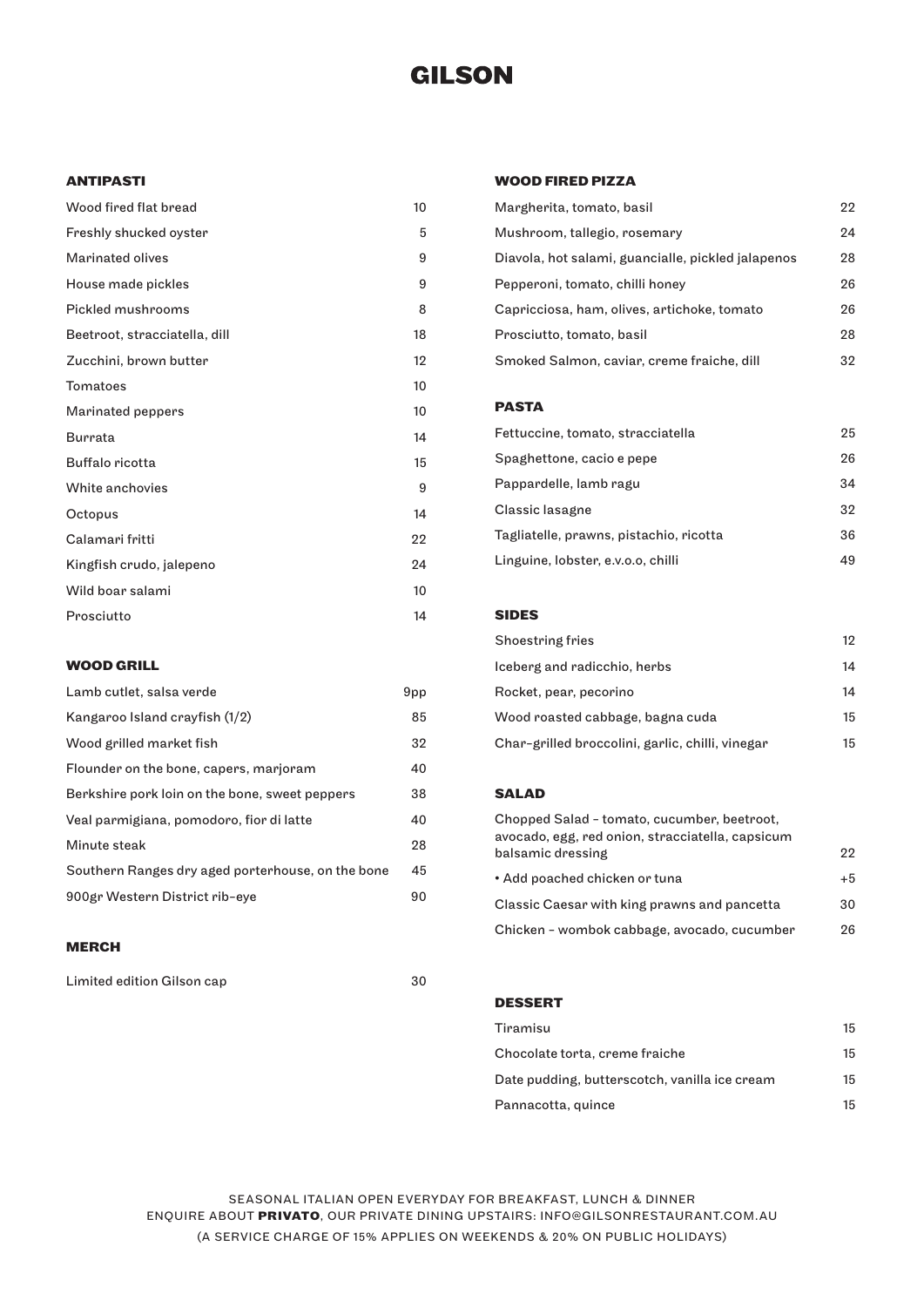#### **BRUNCH**

| Toast with sides                          | 8  |
|-------------------------------------------|----|
| Fruit salad, Greek yoghurt                | 18 |
| Chia, mango, macadamia                    | 16 |
| Pancakes, blueberries, vanilla ice cream  | 22 |
| Morning salad                             | 22 |
| Tomato, ricotta, sourdough                | 18 |
| Avocado, Meredith goats cheese, sourdough | 20 |
| Taleggio omelette                         | 24 |
| Eggs benedict                             | 24 |
| Bacon and egg roll                        | 16 |
| Eggs your way                             | 13 |

## **EXTRAS**

| $\overline{2}$ |
|----------------|
| 4              |
| 5              |
| 5              |
| 6              |
| $\overline{7}$ |
|                |

SEASONAL ITALIAN OPEN EVERYDAY FOR BREAKFAST, LUNCH & DINNER ENQUIRE ABOUT **PRIVATO**, OUR PRIVATE DINING UPSTAIRS: INFO@GILSONRESTAURANT.COM.AU (A SERVICE CHARGE OF 15% APPLIES ON WEEKENDS & 20% ON PUBLIC HOLIDAYS)